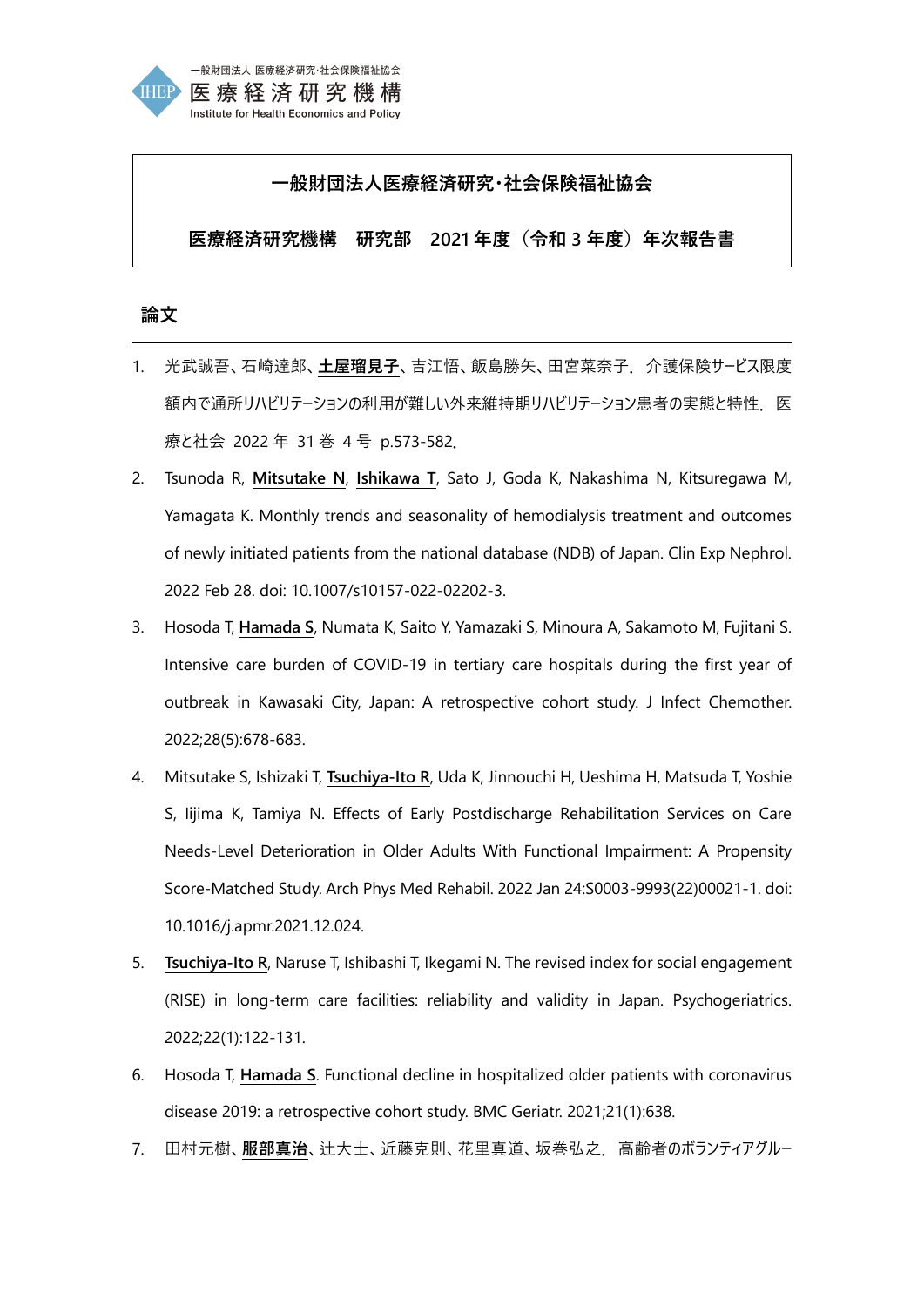プ参加と個人のうつ傾向との関連:傾向スコアマッチング法を用いた 3 年間の JAGES 縦断研究. 日本公衆衛生雑誌 2021 年 69 巻 12 号 p.899-913.

- 8. Hamaya H, **Hamada S**, Ishii M, Kojima T, Okochi J, Akishita M, Yamaguchi Y. Use of drugs for the management of chronic respiratory diseases at intermediate care facilities for older adults in Japan. Geriatr Gerontol Int. 2021;21(12):1147-1148.
- 9. Mitsutake S, Ishizaki T, Yano S, **Tsuchiya-Ito R**, Jin X, Watanabe T, Uda K, Livingstone I, Tamiya N. Characteristics associated with hospitalization within 30 days of geriatric intermediate care facility admission. Geriatr Gerontol Int. 2021;21(11):1010-1017.
- 10. **Hamada S**, Kojima T, Hattori Y, Maruoka H, Ishii S, Okochi J, Akishita M. Use of psychotropic drugs and drugs with anticholinergic properties among residents with dementia in intermediate care facilities for older adults in Japan: a cohort study. BMJ Open. 2021;11(4):e045787.
- 11. Tamura M, **Hattori S**, Tsuji T, Kondo K, Hanazato M, Tsuno K, Sakamaki H. Community-Level Participation in Volunteer Groups and Individual Depressive Symptoms in Japanese Older People: A Three-Year Longitudinal Multilevel Analysis Using JAGES Data. Int J Environ Res Public Health. 2021;18(14):7502.
- 12. Yang Y, Morii Y, Fujiwara K, **Ishikawa T**, Yamashina H, Suzuki T, Nakaya J, Ogasawara K. Trend of Gini coefficient of healthcare resources in China from 1998 to 2016. J Hosp Manag Health Policy. 2021;5:40.

## **調査研究報告書**

- 1. **服部真治**(研究代表者)、田村元樹(研究分担者)、辻大士、近藤克則、花里真道、坂巻 弘之、津野香奈美(以上、研究協力者). 地域高齢者におけるボランティアグループ参加とうつ 発症リスクに関する調査研究報告書 -個人レベルおよび地域レベルのボランティアグループ参加 がもたらす健康への効果検証:JAGES2013–2016 年パネルデータを用いた 3 年間の縦断研究-. 2022/1/18 掲載.
- 2. **印南一路**(研究代表者)、相田直樹(調査研究担当).薬価制度改革の政策評価に関す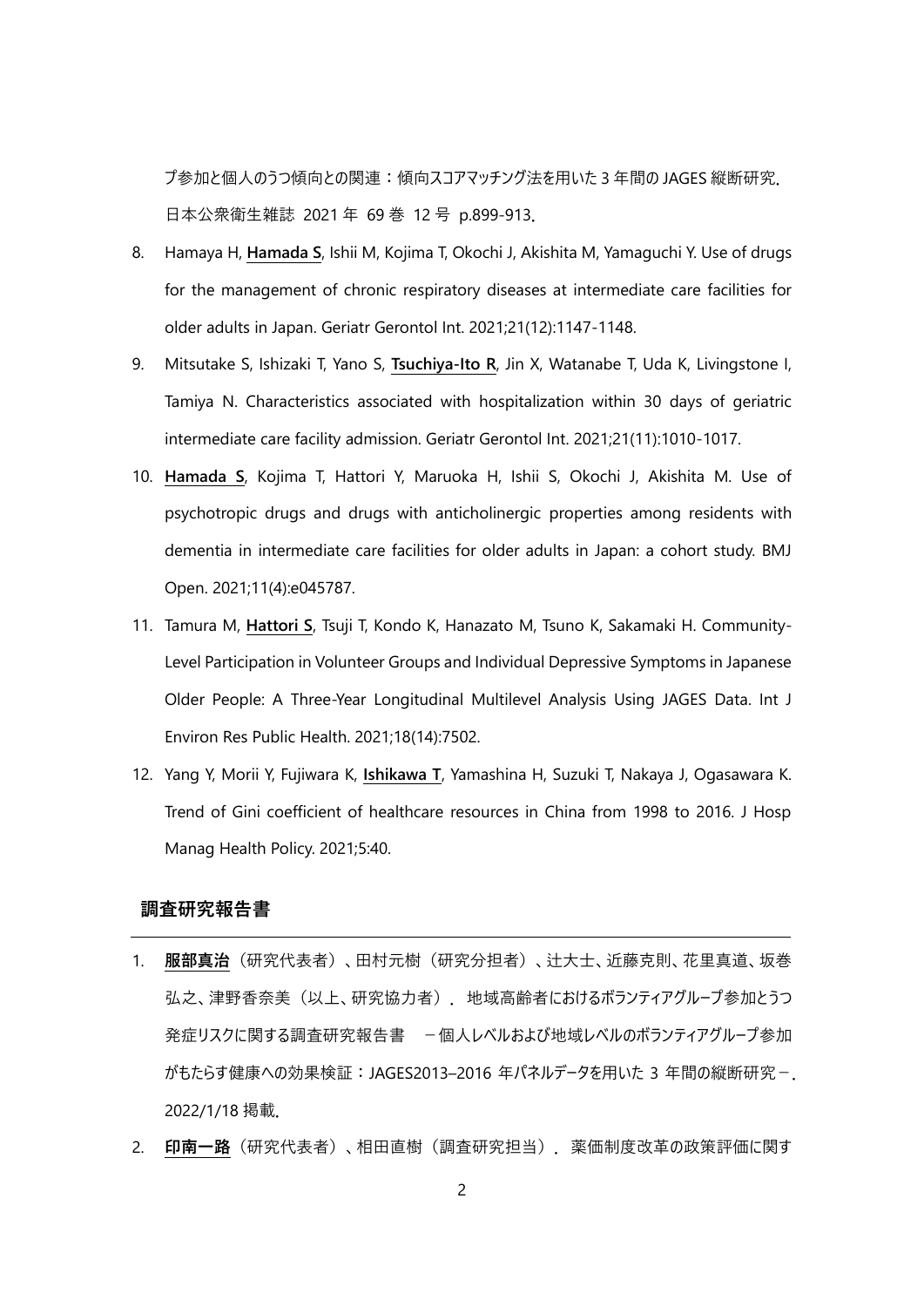る研究 I(改訂版).2021/11/30 掲載.

3. **服部真治**(研究代表者)、吉田俊之、西田和正、田村元樹(研究分担者)、河口洋行、近 藤克則(研究協力者).介護予防・日常生活支援総合事業を通じた予防理学療法の効果 評価報告書.2021/8/23 掲載.

#### **総説・解説**

- 1. 浜田将太. 高齢者施設におけるデータプラットフォームの構築. Geriatric Medicine (老年医学) 2021 年 59 巻 11 号 p.1161-1165.
- 2. 印南一路. 患者自己負担をめぐる政策過程-合意形成の効率化-. 医療と社会 2021 年 31 巻 1 号 p.71-85.
- 3. 浜田将太. 医療経済的側面からのポリファーマシーの実態と取り組み. 東京都病院薬剤師会雑 誌 2021 年 70 巻 5 号 p.208-214.

#### **著書**

1. 辻哲夫、飯島勝矢、**服部真治**(編著).地域で取り組む高齢者のフレイル予防.中央法規出 版.2021 年 4 月.

### **学会発表**

- 1. **Hamada S**. Polypharmacy in long-term care facilities. In the Special Symposium 5: Polypharmacy in the management of cardiovascular diseases. The 86th Annual Scientific Meeting of the Japanese Circulation Society (JCS 2022)/Asian Pacific Society of Cardiology Congress 2022 (APSC 2022). Online. March 11–13, 2022.(シンポジウム)
- 2. 佐々木裕伊、**浜田将太**、孫輔卿、田中友規、**土屋瑠見子**、**北村智美**、飯島勝矢.地域在住 高齢者におけるうつ傾向・精神的ウェルビーイングとフレイルとの関連: 柏スタディ. 第 32 回日本疫 学会学術総会. 東京・オンライン. 2022 年 1 月 26 日~28 日. (口頭)
- 3. 黒田直明、岩上将夫、**浜田将太**、小宮山潤、森隆浩、田宮菜奈子.高齢者のハイリスク処方 と初回要支援・要介護認定の関連. 第 80 回日本公衆衛生学会総会. 東京・オンライン.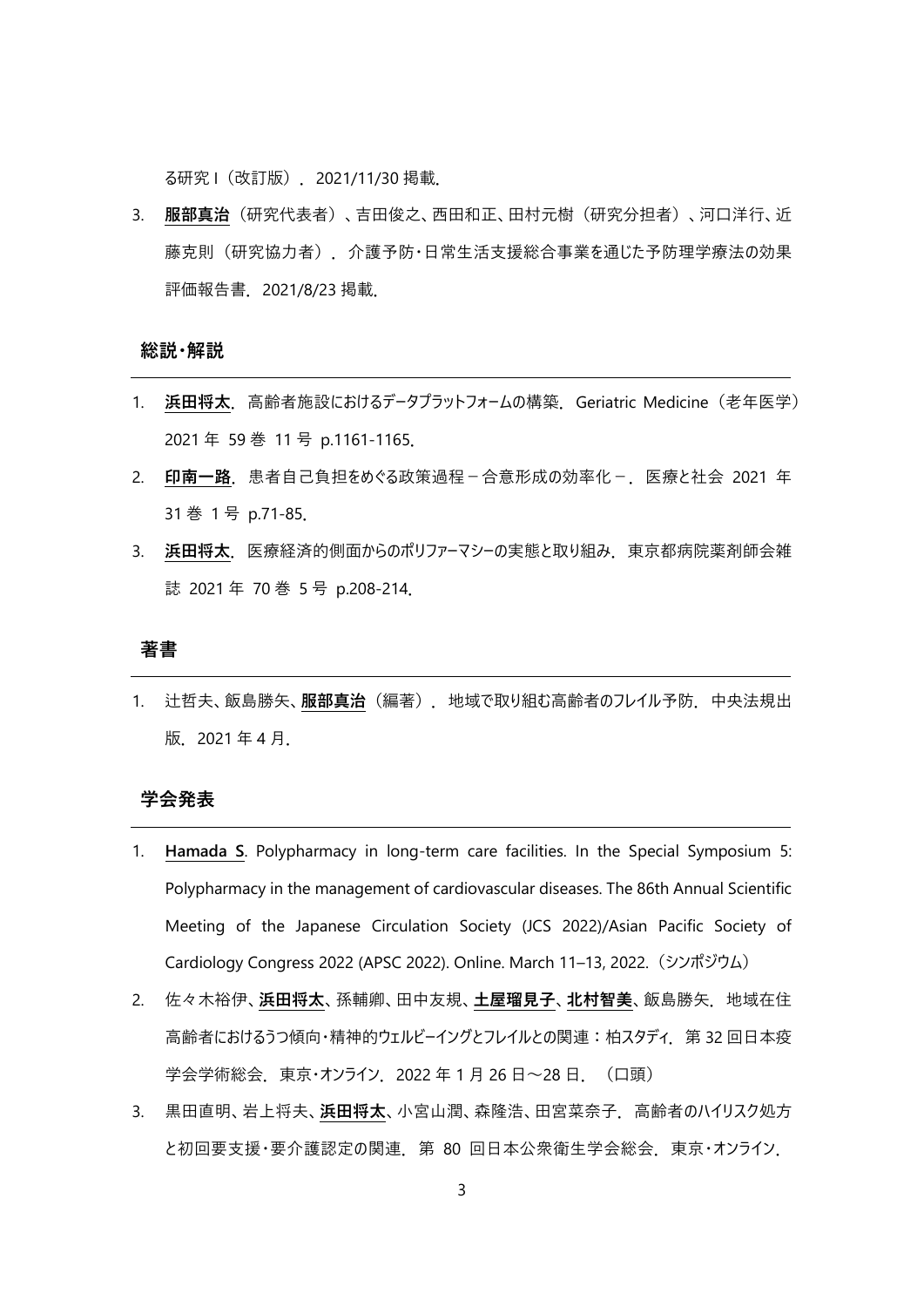2021年12月21日~23日. (口頭)

- 4. **浜田将太**、佐方信夫、岩上将夫、服部ゆかり、木棚究、石崎達郎、田宮菜奈子、秋下雅弘、 山中崇. 在宅医療を受ける高齢者におけるポリファーマシーの実態と関連因子:全国レセプトデー タを用いた横断研究.第 3回日本在宅医療連合学会大会.オンライン.2021 年 11月 27日、 28 日.(口頭)
- 5. 細田智弘、**浜田将太**、沼田賢治、山﨑さつき、箕浦安祐、藤谷茂樹、坂本光男、三﨑貴子、 岡部信彦.川崎市内の 3 次医療機関における新型コロナウイルス感染症患者の入院期間の違 い ~自治体病院の役割と課題~. 第 59 回全国自治体病院学会. 奈良・オンライン. 2021 年 11 月 4 日、5 日. (ポスター)
- 6. Masuda A, Sakka M, **Kitamura S**, Araki A, Yamamoto-Mitani N. Hospital specialist nurses working in the community with homecare nurses: A nationwide, cross-sectional, webbased survey. International Council of Nurses (ICN) congress 2021. Online. November 2– 4, 2021. (Oral)
- 7. **石川智基**、**満武巨裕**、佐藤淳平、服部純子、合田和生、喜連川優.COVID-19 流行下におけ る時限的制度介入が遠隔診療利用に与えた影響の評価 ーレセプトデータを用いた分割時系列解 析ー.第 41 回医療情報学連合大会.名古屋・オンライン.2021 年 11 月 18 日~21 日. (口頭)
- 8. 森井康博、**石川智基**、藤原健祐、此村恵子、小笠原克彦.NDB オープンデータを用いたリハビリ テーション従事者需給に関する生態学的研究. 第 41 回医療情報学連合大会. 名古屋・オンラ イン. 2021 年 11 月 18 日~21 日. (ポスター)
- 9. 青木智大、森井康博、椎名希美、**石川智基**、鈴木哲平、藤原健祐、谷祐児、小笠原克彦. 北海道における高度医療人材育成プログラムの必要性について ~北海道大学病院経営アドミニ ストレーター育成拠点における取り組み~ 第41回医療情報学連合大会 名古屋・オンライン 2021年11月18日~21日. (ポスター)
- 10. 橋本英樹、神田直樹、畠山修司、佐藤淳平、合田和生、**満武巨裕**.気道感染症に対する経 口抗菌薬処方割合の変化(2014~2019年度):レセプトデータを用いた後向きコホート研究. 第 70 回感染症学会東日本地方会学術集会. 2021 年 10 月 27 日~29 日. (口頭)